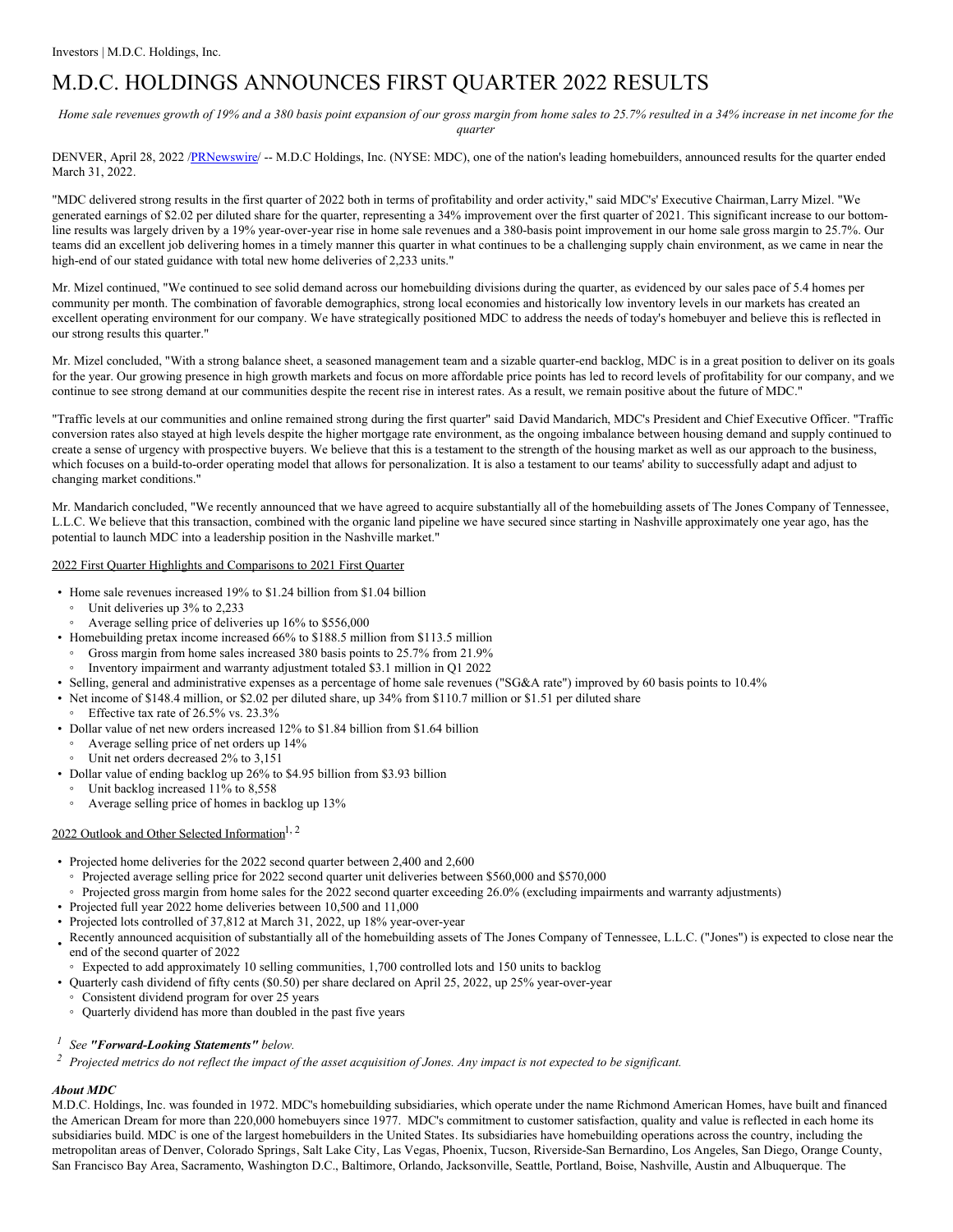Company's subsidiaries also provide mortgage financing, insurance and title services, primarily for Richmond American homebuyers, through HomeAmerican Mortgage Corporation, American Home Insurance Agency, Inc. and American Home Title and Escrow Company, respectively. M.D.C. Holdings, Inc. is traded on the New York Stock Exchange under the symbol "MDC." For more information, visit [www.mdcholdings.com](http://www.mdcholdings.com).

#### *Forward-Looking Statements*

Certain statements in this release, including any statements regarding our business, financial condition, results of operation, cash flows, strategies and prospects, constitute "forward-looking statements" within the meaning of the Private Securities Litigation Reform Act of 1995. Such forward-looking statements involve known and unknown risks, uncertainties and other factors that may cause the actual results, performance or achievements of MDC to be materially different from any future results, performance or achievements expressed or implied by the forward-looking statements. Such factors include, among other things, (1) general economic conditions, including the impact of the COVID-19 pandemic, changes in consumer confidence, inflation or deflation and employment levels; (2) changes in business conditions experienced by MDC, including restrictions on business activities resulting from the COVID-19 pandemic, cancellation rates, net home orders, home gross margins, land and home values and subdivision counts; (3) changes in interest rates, mortgage lending programs and the availability of credit; (4) changes in the market value of MDC's investments in marketable securities; (5) uncertainty in the mortgage lending industry, including repurchase requirements associated with HomeAmerican Mortgage Corporation's sale of mortgage loans (6) the relative stability of debt and equity markets; (7) competition; (8) the availability and cost of land and other raw materials used by MDC in its homebuilding operations; (9) the availability and cost of performance bonds and insurance covering risks associated with our business; (10) shortages and the cost of labor; (11) weather related slowdowns and natural disasters; (12) slow growth initiatives; (13) building moratoria; (14) governmental regulation, including orders addressing the COVID-19 pandemic, the interpretation of tax, labor and environmental laws; (15) terrorist acts and other acts of war; (16) changes in energy prices; and (17) other factors over which MDC has little or no control. **Additional information about the risks and** uncertainties applicable to MDC's business is contained in MDC's Form 10-Q for the quarter ended March 31, 2022, which is scheduled to be filed with the **Securities and Exchange Commission today.** All forward-looking statements made in this press release are made as of the date hereof, and the risk that actual results will differ materially from expectations expressed in this press release will increase with the passage of time. MDC undertakes no duty to update publicly any forward-looking statements, whether as a result of new information, future events or otherwise. However, any further disclosures made on related subjects in our subsequent filings, releases or webcasts should be consulted.

#### **M.D.C. HOLDINGS, INC. Consolidated Statements of Operations and Comprehensive Income** (Unaudited)

|                                              | Three Months Ended<br>March 31,                     |                 |
|----------------------------------------------|-----------------------------------------------------|-----------------|
|                                              | 2022                                                | 2021            |
|                                              | (Dollars in thousands, except per<br>share amounts) |                 |
| Homebuilding:                                |                                                     |                 |
| Home sale revenues                           | \$<br>1,240,520                                     | \$<br>1,041,858 |
| Home cost of sales                           | (921, 378)                                          | (813, 888)      |
| Inventory impairments                        | (660)                                               |                 |
| Total cost of sales                          | (922, 038)                                          | (813, 888)      |
| Gross profit                                 | 318,482                                             | 227,970         |
| Selling, general and administrative expenses | (129, 314)                                          | (114,993)       |
| Interest and other income                    | 755                                                 | 967             |
| Other expense                                | (1, 424)                                            | (437)           |
| Homebuilding pretax income                   | 188,499                                             | 113,507         |
| <b>Financial Services:</b>                   |                                                     |                 |
| Revenues                                     | 29,131                                              | 45,023          |
| Expenses                                     | (16, 935)                                           | (15, 105)       |
| Other income, net                            | 1,187                                               | 887             |
| Financial services pretax income             | 13,383                                              | 30,805          |
| Income before income taxes                   | 201,882                                             | 144,312         |
| Provision for income taxes                   | (53, 461)                                           | (33,622)        |
| Net income                                   | \$<br>148,421                                       | \$<br>110,690   |
| Comprehensive income                         | \$<br>148,421                                       | \$<br>110,690   |
|                                              |                                                     |                 |
| Earnings per share:                          |                                                     |                 |
| <b>Basic</b>                                 | \$<br>2.09                                          | \$<br>1.58      |
| Diluted                                      | \$<br>2.02                                          | \$<br>1.51      |
| Weighted average common shares outstanding:  |                                                     |                 |
| <b>Basic</b>                                 | 70,766,146                                          | 69,790,927      |
| Diluted                                      | 72,938,414                                          | 72,788,177      |
| Dividends declared per share                 | \$<br>0.50                                          | \$<br>0.37      |

**M.D.C. HOLDINGS, INC. Consolidated Balance Sheets** (Unaudited)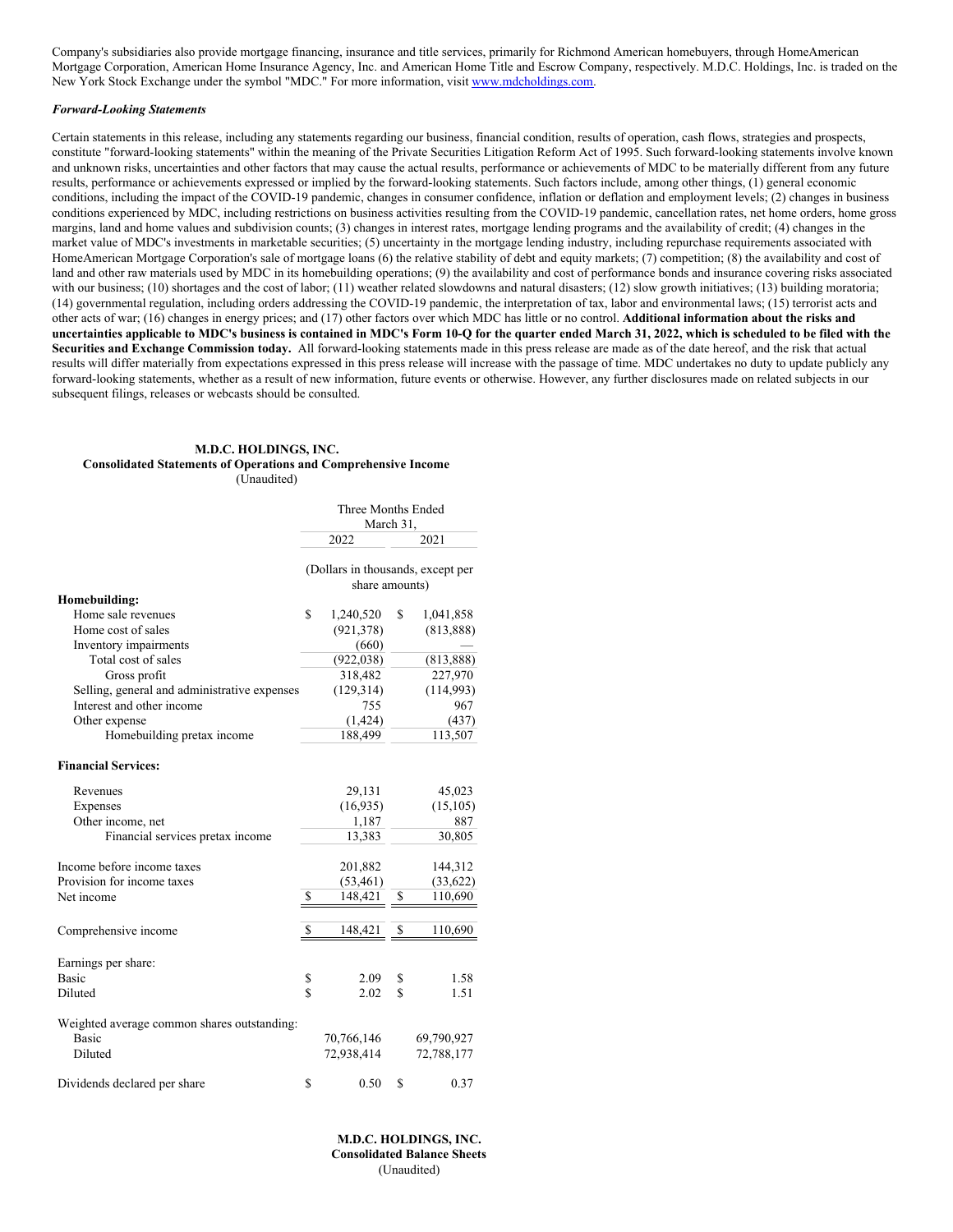| (Dollars in thousands, except<br>per share amounts)<br><b>ASSETS</b><br>Homebuilding:<br>Cash and cash equivalents<br>\$<br>474,447 \$<br>485,839<br>Restricted cash<br>6,400<br>12,799<br>Trade and other receivables<br>114,823<br>98,580<br>Inventories:<br>Housing completed or under construction<br>2,194,303<br>1,917,616<br>Land and land under development<br>1,734,515<br>1,843,235<br>Total inventories<br>3,928,818<br>3,760,851<br>Property and equipment, net<br>61,856<br>60,561<br>17,942<br>Deferred tax asset, net<br>17,100<br>Prepaids and other assets<br>114,120<br>106,562<br>4,717,564<br>4,543,134<br>Total homebuilding assets<br><b>Financial Services:</b><br>Cash and cash equivalents<br>107,503<br>104,821<br>Mortgage loans held-for-sale, net<br>187,914<br>282,529<br>Other assets<br>46,133<br>33,044<br>Total financial services assets<br>341,550<br>420,394<br>5,059,114 \$<br>4,963,528<br><b>Total Assets</b><br><b>LIABILITIES AND EQUITY</b><br>Homebuilding:<br>\$<br>Accounts payable<br>172,134 \$<br>149,488<br>Accrued and other liabilities<br>405,140<br>370,910<br>Revolving credit facility<br>10,000<br>10,000<br>Senior notes, net<br>1,481,976<br>1,481,781<br>2,069,250<br>Total homebuilding liabilities<br>2,012,179<br><b>Financial Services:</b><br>Accounts payable and accrued liabilities<br>97,903<br>100,551<br>Mortgage repurchase facility<br>178,231<br>256,300<br>Total financial services liabilities<br>278,782<br>354,203<br><b>Total Liabilities</b><br>2,348,032<br>2,366,382<br><b>Stockholders' Equity</b><br>Preferred stock, \$0.01 par value; 25,000,000 shares authorized; none issued or outstanding<br>Common stock, \$0.01 par value; 250,000,000 shares authorized; 71,162,245 and 70,668,093 issued and<br>outstanding at March 31, 2022 and December 31, 2021, respectively<br>712<br>707<br>Additional paid-in-capital<br>1,710,369<br>1,709,276<br>Retained earnings<br>1,000,001<br>887,163<br>2,711,082<br>2,597,146<br>Total Stockholders' Equity<br>5,059,114 \$<br>4,963,528<br>S<br>Total Liabilities and Stockholders' Equity |  | March 31,<br>2022 |  | December 31,<br>2021 |
|-----------------------------------------------------------------------------------------------------------------------------------------------------------------------------------------------------------------------------------------------------------------------------------------------------------------------------------------------------------------------------------------------------------------------------------------------------------------------------------------------------------------------------------------------------------------------------------------------------------------------------------------------------------------------------------------------------------------------------------------------------------------------------------------------------------------------------------------------------------------------------------------------------------------------------------------------------------------------------------------------------------------------------------------------------------------------------------------------------------------------------------------------------------------------------------------------------------------------------------------------------------------------------------------------------------------------------------------------------------------------------------------------------------------------------------------------------------------------------------------------------------------------------------------------------------------------------------------------------------------------------------------------------------------------------------------------------------------------------------------------------------------------------------------------------------------------------------------------------------------------------------------------------------------------------------------------------------------------------------------------------------------------------------------------------------------------------------------------------------------------------|--|-------------------|--|----------------------|
|                                                                                                                                                                                                                                                                                                                                                                                                                                                                                                                                                                                                                                                                                                                                                                                                                                                                                                                                                                                                                                                                                                                                                                                                                                                                                                                                                                                                                                                                                                                                                                                                                                                                                                                                                                                                                                                                                                                                                                                                                                                                                                                             |  |                   |  |                      |
|                                                                                                                                                                                                                                                                                                                                                                                                                                                                                                                                                                                                                                                                                                                                                                                                                                                                                                                                                                                                                                                                                                                                                                                                                                                                                                                                                                                                                                                                                                                                                                                                                                                                                                                                                                                                                                                                                                                                                                                                                                                                                                                             |  |                   |  |                      |
|                                                                                                                                                                                                                                                                                                                                                                                                                                                                                                                                                                                                                                                                                                                                                                                                                                                                                                                                                                                                                                                                                                                                                                                                                                                                                                                                                                                                                                                                                                                                                                                                                                                                                                                                                                                                                                                                                                                                                                                                                                                                                                                             |  |                   |  |                      |
|                                                                                                                                                                                                                                                                                                                                                                                                                                                                                                                                                                                                                                                                                                                                                                                                                                                                                                                                                                                                                                                                                                                                                                                                                                                                                                                                                                                                                                                                                                                                                                                                                                                                                                                                                                                                                                                                                                                                                                                                                                                                                                                             |  |                   |  |                      |
|                                                                                                                                                                                                                                                                                                                                                                                                                                                                                                                                                                                                                                                                                                                                                                                                                                                                                                                                                                                                                                                                                                                                                                                                                                                                                                                                                                                                                                                                                                                                                                                                                                                                                                                                                                                                                                                                                                                                                                                                                                                                                                                             |  |                   |  |                      |
|                                                                                                                                                                                                                                                                                                                                                                                                                                                                                                                                                                                                                                                                                                                                                                                                                                                                                                                                                                                                                                                                                                                                                                                                                                                                                                                                                                                                                                                                                                                                                                                                                                                                                                                                                                                                                                                                                                                                                                                                                                                                                                                             |  |                   |  |                      |
|                                                                                                                                                                                                                                                                                                                                                                                                                                                                                                                                                                                                                                                                                                                                                                                                                                                                                                                                                                                                                                                                                                                                                                                                                                                                                                                                                                                                                                                                                                                                                                                                                                                                                                                                                                                                                                                                                                                                                                                                                                                                                                                             |  |                   |  |                      |
|                                                                                                                                                                                                                                                                                                                                                                                                                                                                                                                                                                                                                                                                                                                                                                                                                                                                                                                                                                                                                                                                                                                                                                                                                                                                                                                                                                                                                                                                                                                                                                                                                                                                                                                                                                                                                                                                                                                                                                                                                                                                                                                             |  |                   |  |                      |
|                                                                                                                                                                                                                                                                                                                                                                                                                                                                                                                                                                                                                                                                                                                                                                                                                                                                                                                                                                                                                                                                                                                                                                                                                                                                                                                                                                                                                                                                                                                                                                                                                                                                                                                                                                                                                                                                                                                                                                                                                                                                                                                             |  |                   |  |                      |
|                                                                                                                                                                                                                                                                                                                                                                                                                                                                                                                                                                                                                                                                                                                                                                                                                                                                                                                                                                                                                                                                                                                                                                                                                                                                                                                                                                                                                                                                                                                                                                                                                                                                                                                                                                                                                                                                                                                                                                                                                                                                                                                             |  |                   |  |                      |
|                                                                                                                                                                                                                                                                                                                                                                                                                                                                                                                                                                                                                                                                                                                                                                                                                                                                                                                                                                                                                                                                                                                                                                                                                                                                                                                                                                                                                                                                                                                                                                                                                                                                                                                                                                                                                                                                                                                                                                                                                                                                                                                             |  |                   |  |                      |
|                                                                                                                                                                                                                                                                                                                                                                                                                                                                                                                                                                                                                                                                                                                                                                                                                                                                                                                                                                                                                                                                                                                                                                                                                                                                                                                                                                                                                                                                                                                                                                                                                                                                                                                                                                                                                                                                                                                                                                                                                                                                                                                             |  |                   |  |                      |
|                                                                                                                                                                                                                                                                                                                                                                                                                                                                                                                                                                                                                                                                                                                                                                                                                                                                                                                                                                                                                                                                                                                                                                                                                                                                                                                                                                                                                                                                                                                                                                                                                                                                                                                                                                                                                                                                                                                                                                                                                                                                                                                             |  |                   |  |                      |
|                                                                                                                                                                                                                                                                                                                                                                                                                                                                                                                                                                                                                                                                                                                                                                                                                                                                                                                                                                                                                                                                                                                                                                                                                                                                                                                                                                                                                                                                                                                                                                                                                                                                                                                                                                                                                                                                                                                                                                                                                                                                                                                             |  |                   |  |                      |
|                                                                                                                                                                                                                                                                                                                                                                                                                                                                                                                                                                                                                                                                                                                                                                                                                                                                                                                                                                                                                                                                                                                                                                                                                                                                                                                                                                                                                                                                                                                                                                                                                                                                                                                                                                                                                                                                                                                                                                                                                                                                                                                             |  |                   |  |                      |
|                                                                                                                                                                                                                                                                                                                                                                                                                                                                                                                                                                                                                                                                                                                                                                                                                                                                                                                                                                                                                                                                                                                                                                                                                                                                                                                                                                                                                                                                                                                                                                                                                                                                                                                                                                                                                                                                                                                                                                                                                                                                                                                             |  |                   |  |                      |
|                                                                                                                                                                                                                                                                                                                                                                                                                                                                                                                                                                                                                                                                                                                                                                                                                                                                                                                                                                                                                                                                                                                                                                                                                                                                                                                                                                                                                                                                                                                                                                                                                                                                                                                                                                                                                                                                                                                                                                                                                                                                                                                             |  |                   |  |                      |
|                                                                                                                                                                                                                                                                                                                                                                                                                                                                                                                                                                                                                                                                                                                                                                                                                                                                                                                                                                                                                                                                                                                                                                                                                                                                                                                                                                                                                                                                                                                                                                                                                                                                                                                                                                                                                                                                                                                                                                                                                                                                                                                             |  |                   |  |                      |
|                                                                                                                                                                                                                                                                                                                                                                                                                                                                                                                                                                                                                                                                                                                                                                                                                                                                                                                                                                                                                                                                                                                                                                                                                                                                                                                                                                                                                                                                                                                                                                                                                                                                                                                                                                                                                                                                                                                                                                                                                                                                                                                             |  |                   |  |                      |
|                                                                                                                                                                                                                                                                                                                                                                                                                                                                                                                                                                                                                                                                                                                                                                                                                                                                                                                                                                                                                                                                                                                                                                                                                                                                                                                                                                                                                                                                                                                                                                                                                                                                                                                                                                                                                                                                                                                                                                                                                                                                                                                             |  |                   |  |                      |
|                                                                                                                                                                                                                                                                                                                                                                                                                                                                                                                                                                                                                                                                                                                                                                                                                                                                                                                                                                                                                                                                                                                                                                                                                                                                                                                                                                                                                                                                                                                                                                                                                                                                                                                                                                                                                                                                                                                                                                                                                                                                                                                             |  |                   |  |                      |
|                                                                                                                                                                                                                                                                                                                                                                                                                                                                                                                                                                                                                                                                                                                                                                                                                                                                                                                                                                                                                                                                                                                                                                                                                                                                                                                                                                                                                                                                                                                                                                                                                                                                                                                                                                                                                                                                                                                                                                                                                                                                                                                             |  |                   |  |                      |
|                                                                                                                                                                                                                                                                                                                                                                                                                                                                                                                                                                                                                                                                                                                                                                                                                                                                                                                                                                                                                                                                                                                                                                                                                                                                                                                                                                                                                                                                                                                                                                                                                                                                                                                                                                                                                                                                                                                                                                                                                                                                                                                             |  |                   |  |                      |
|                                                                                                                                                                                                                                                                                                                                                                                                                                                                                                                                                                                                                                                                                                                                                                                                                                                                                                                                                                                                                                                                                                                                                                                                                                                                                                                                                                                                                                                                                                                                                                                                                                                                                                                                                                                                                                                                                                                                                                                                                                                                                                                             |  |                   |  |                      |
|                                                                                                                                                                                                                                                                                                                                                                                                                                                                                                                                                                                                                                                                                                                                                                                                                                                                                                                                                                                                                                                                                                                                                                                                                                                                                                                                                                                                                                                                                                                                                                                                                                                                                                                                                                                                                                                                                                                                                                                                                                                                                                                             |  |                   |  |                      |
|                                                                                                                                                                                                                                                                                                                                                                                                                                                                                                                                                                                                                                                                                                                                                                                                                                                                                                                                                                                                                                                                                                                                                                                                                                                                                                                                                                                                                                                                                                                                                                                                                                                                                                                                                                                                                                                                                                                                                                                                                                                                                                                             |  |                   |  |                      |
|                                                                                                                                                                                                                                                                                                                                                                                                                                                                                                                                                                                                                                                                                                                                                                                                                                                                                                                                                                                                                                                                                                                                                                                                                                                                                                                                                                                                                                                                                                                                                                                                                                                                                                                                                                                                                                                                                                                                                                                                                                                                                                                             |  |                   |  |                      |
|                                                                                                                                                                                                                                                                                                                                                                                                                                                                                                                                                                                                                                                                                                                                                                                                                                                                                                                                                                                                                                                                                                                                                                                                                                                                                                                                                                                                                                                                                                                                                                                                                                                                                                                                                                                                                                                                                                                                                                                                                                                                                                                             |  |                   |  |                      |
|                                                                                                                                                                                                                                                                                                                                                                                                                                                                                                                                                                                                                                                                                                                                                                                                                                                                                                                                                                                                                                                                                                                                                                                                                                                                                                                                                                                                                                                                                                                                                                                                                                                                                                                                                                                                                                                                                                                                                                                                                                                                                                                             |  |                   |  |                      |
|                                                                                                                                                                                                                                                                                                                                                                                                                                                                                                                                                                                                                                                                                                                                                                                                                                                                                                                                                                                                                                                                                                                                                                                                                                                                                                                                                                                                                                                                                                                                                                                                                                                                                                                                                                                                                                                                                                                                                                                                                                                                                                                             |  |                   |  |                      |
|                                                                                                                                                                                                                                                                                                                                                                                                                                                                                                                                                                                                                                                                                                                                                                                                                                                                                                                                                                                                                                                                                                                                                                                                                                                                                                                                                                                                                                                                                                                                                                                                                                                                                                                                                                                                                                                                                                                                                                                                                                                                                                                             |  |                   |  |                      |
|                                                                                                                                                                                                                                                                                                                                                                                                                                                                                                                                                                                                                                                                                                                                                                                                                                                                                                                                                                                                                                                                                                                                                                                                                                                                                                                                                                                                                                                                                                                                                                                                                                                                                                                                                                                                                                                                                                                                                                                                                                                                                                                             |  |                   |  |                      |
|                                                                                                                                                                                                                                                                                                                                                                                                                                                                                                                                                                                                                                                                                                                                                                                                                                                                                                                                                                                                                                                                                                                                                                                                                                                                                                                                                                                                                                                                                                                                                                                                                                                                                                                                                                                                                                                                                                                                                                                                                                                                                                                             |  |                   |  |                      |
|                                                                                                                                                                                                                                                                                                                                                                                                                                                                                                                                                                                                                                                                                                                                                                                                                                                                                                                                                                                                                                                                                                                                                                                                                                                                                                                                                                                                                                                                                                                                                                                                                                                                                                                                                                                                                                                                                                                                                                                                                                                                                                                             |  |                   |  |                      |
|                                                                                                                                                                                                                                                                                                                                                                                                                                                                                                                                                                                                                                                                                                                                                                                                                                                                                                                                                                                                                                                                                                                                                                                                                                                                                                                                                                                                                                                                                                                                                                                                                                                                                                                                                                                                                                                                                                                                                                                                                                                                                                                             |  |                   |  |                      |
|                                                                                                                                                                                                                                                                                                                                                                                                                                                                                                                                                                                                                                                                                                                                                                                                                                                                                                                                                                                                                                                                                                                                                                                                                                                                                                                                                                                                                                                                                                                                                                                                                                                                                                                                                                                                                                                                                                                                                                                                                                                                                                                             |  |                   |  |                      |
|                                                                                                                                                                                                                                                                                                                                                                                                                                                                                                                                                                                                                                                                                                                                                                                                                                                                                                                                                                                                                                                                                                                                                                                                                                                                                                                                                                                                                                                                                                                                                                                                                                                                                                                                                                                                                                                                                                                                                                                                                                                                                                                             |  |                   |  |                      |
|                                                                                                                                                                                                                                                                                                                                                                                                                                                                                                                                                                                                                                                                                                                                                                                                                                                                                                                                                                                                                                                                                                                                                                                                                                                                                                                                                                                                                                                                                                                                                                                                                                                                                                                                                                                                                                                                                                                                                                                                                                                                                                                             |  |                   |  |                      |
|                                                                                                                                                                                                                                                                                                                                                                                                                                                                                                                                                                                                                                                                                                                                                                                                                                                                                                                                                                                                                                                                                                                                                                                                                                                                                                                                                                                                                                                                                                                                                                                                                                                                                                                                                                                                                                                                                                                                                                                                                                                                                                                             |  |                   |  |                      |
|                                                                                                                                                                                                                                                                                                                                                                                                                                                                                                                                                                                                                                                                                                                                                                                                                                                                                                                                                                                                                                                                                                                                                                                                                                                                                                                                                                                                                                                                                                                                                                                                                                                                                                                                                                                                                                                                                                                                                                                                                                                                                                                             |  |                   |  |                      |

# **M.D.C. HOLDINGS, INC. Consolidated Statement of Cash Flows**

(Unaudited)

|                                                                                             | Three Months Ended<br>March 31, |   |            |
|---------------------------------------------------------------------------------------------|---------------------------------|---|------------|
|                                                                                             | 2022                            |   | 2021       |
| <b>Operating Activities:</b>                                                                | (Dollars in thousands)          |   |            |
| Net income                                                                                  | \$<br>148,421                   | S | 110,690    |
| Adjustments to reconcile net income to net cash provided by (used in) operating activities: |                                 |   |            |
| Stock-based compensation expense                                                            | 14,882                          |   | 9,926      |
| Depreciation and amortization                                                               | 6,652                           |   | 7,003      |
| Inventory impairments                                                                       | 660                             |   |            |
| Deferred income tax expense (benefit)                                                       | 842                             |   | (1,348)    |
| Net changes in assets and liabilities:                                                      |                                 |   |            |
| Trade and other receivables                                                                 | (16,677)                        |   | (40, 282)  |
| Mortgage loans held-for-sale, net                                                           | 94,615                          |   | 1,767      |
| Housing completed or under construction                                                     | (277, 187)                      |   | (218, 655) |
| Land and land under development                                                             | 108,755                         |   | 34,978     |
| Prepaids and other assets                                                                   | (20, 479)                       |   | (23, 594)  |
| Accounts payable and accrued other liabilities                                              | 57,571                          |   | 61,558     |
| Net cash provided by (used in) operating activities                                         | 118,055                         |   | (57, 957)  |
| <b>Investing Activities:</b>                                                                |                                 |   |            |
| Purchases of property and equipment                                                         | (6,884)                         |   | (5,749)    |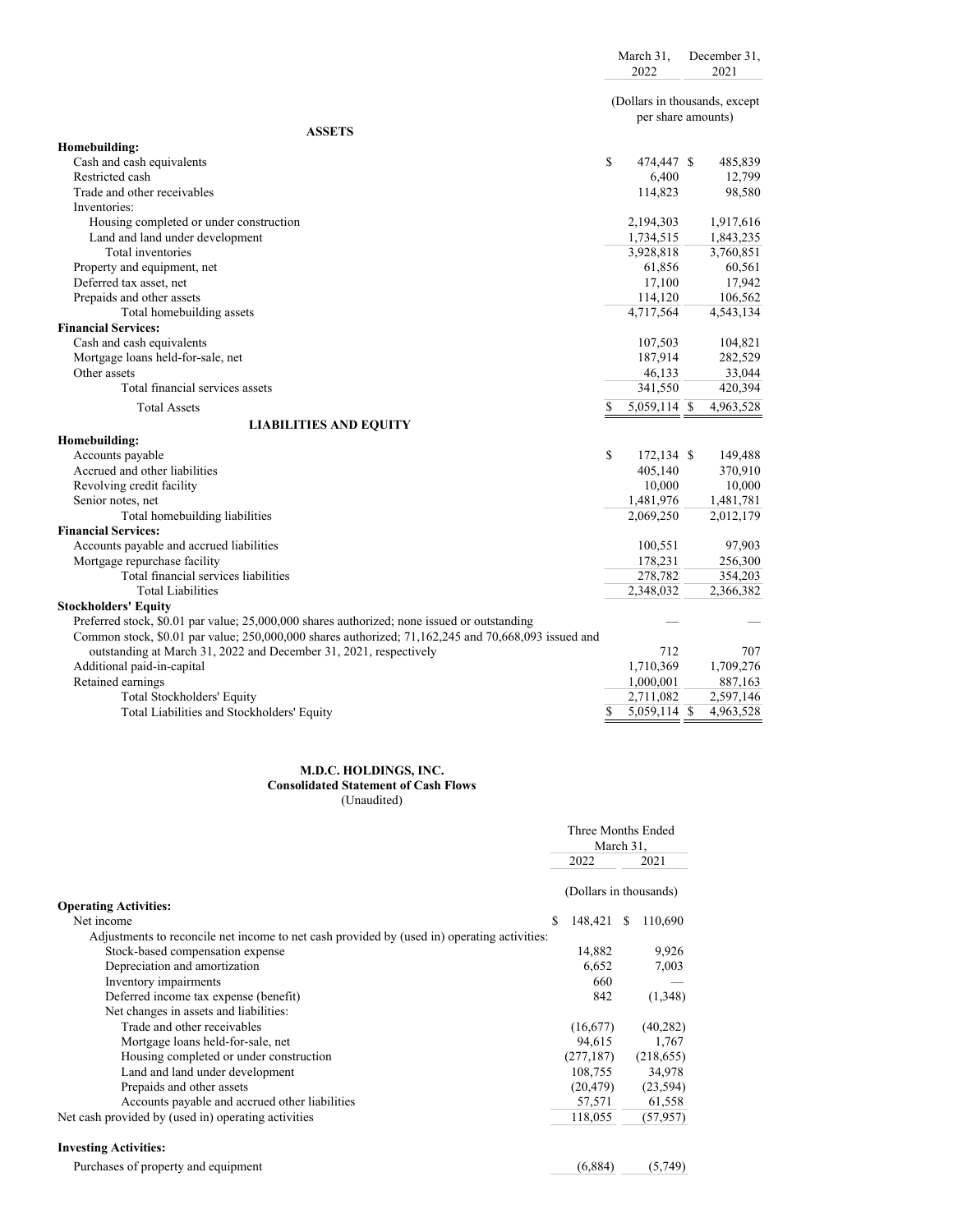| Net cash used in investing activities                                 | (6, 884)   |    | (5,749)   |
|-----------------------------------------------------------------------|------------|----|-----------|
| <b>Financing Activities:</b>                                          |            |    |           |
| Proceeds from (payments on) mortgage repurchase facility, net         | (78,069)   |    | 15,092    |
| Proceeds from issuance of senior notes                                |            |    | 347,725   |
| Dividend payments                                                     | (35,583)   |    | (26, 665) |
| Payments of deferred financing costs                                  |            |    | (819)     |
| Issuance of shares under stock-based compensation programs, net       | (12,628)   |    | 1,009     |
| Net cash provided by (used in) financing activities                   | (126, 280) |    | 336,342   |
|                                                                       |            |    |           |
| Net increase (decrease) in cash, cash equivalents and restricted cash | (15,109)   |    | 272,636   |
| Cash, cash equivalents and restricted cash:                           |            |    |           |
| Beginning of period                                                   | 603,459    |    | 503,972   |
| End of period                                                         | 588,350    | -S | 776,608   |
| Reconciliation of cash, cash equivalents and restricted cash:         |            |    |           |
| Homebuilding:                                                         |            |    |           |
| Cash and cash equivalents                                             | 474,447 \$ |    | 678,194   |
| Restricted cash                                                       | 6,400      |    | 17,314    |
| <b>Financial Services:</b>                                            |            |    |           |
| Cash and cash equivalents                                             | 107,503    |    | 81,100    |
| Total cash, cash equivalents and restricted cash                      | 588,350    | S  | 776,608   |

# **New Home Deliveries**

|          |       |             |    |         |       | Three Months Ended March 31, |   |         |          |            |         |
|----------|-------|-------------|----|---------|-------|------------------------------|---|---------|----------|------------|---------|
|          |       | 2022        |    |         |       | 2021                         |   |         |          | $%$ Change |         |
|          |       | Home        |    |         |       | Home                         |   |         |          | Home       |         |
|          |       | Sale        |    | Average |       | Sale                         |   | Average |          | Sale       | Average |
|          | Homes | Revenues    |    | Price   | Homes | Revenues                     |   | Price   | Homes    | Revenues   | Price   |
|          |       |             |    |         |       | (Dollars in thousands)       |   |         |          |            |         |
| West     | 1.243 | \$707,311   | S. | 569.0   | 1.276 | \$616,611                    | S | 483.2   | $(3)\%$  | 15%        | 18%     |
| Mountain | 548   | 335,128     |    | 611.5   | 612   | 324,717                      |   | 530.6   | $(10)\%$ | 3%         | 15%     |
| East     | 442   | 198,081     |    | 448.1   | 290   | 100.530                      |   | 346.7   | 52%      | 97%        | 29%     |
| Total    | 2,233 | \$1,240,520 |    | 555.5   | 2,178 | \$1.041.858                  |   | 478.4   | 3%       | 19%        | 16%     |

#### **Net New Orders**

|          |       |                 |                  |                                 |       | Three Months Ended March 31. |                  |                                 |         |                 |                  |                               |
|----------|-------|-----------------|------------------|---------------------------------|-------|------------------------------|------------------|---------------------------------|---------|-----------------|------------------|-------------------------------|
|          |       |                 | 2022             |                                 |       |                              | 2021             |                                 |         |                 | $%$ Change       |                               |
|          | Homes | Dollar<br>Value | Average<br>Price | Monthly<br>Absorption<br>Rate * | Homes | Dollar<br>Value              | Average<br>Price | Monthly<br>Absorption<br>Rate * | Homes   | Dollar<br>Value | Average<br>Price | Monthly<br>Absorption<br>Rate |
|          |       |                 |                  |                                 |       | (Dollars in thousands)       |                  |                                 |         |                 |                  |                               |
| West     | .704  | \$1,000,954     | \$587.4          | 5.54                            | 1,775 | \$904.691                    | 509.7<br>S       | 5.80                            | $(4)\%$ | 11%             | 15%              | $(4)\%$                       |
| Mountain | 920   | 581,971         | 632.6            | 5.63                            | 1.011 | 562,753                      | 556.6            | 5.91                            | (9)%    | 3%              | 14%              | $(5)\%$                       |
| East     | 527   | 253,850         | 481.7            | 4.78                            | 423   | 168,021                      | 397.2            | 4.62                            | 25%     | 51%             | 21%              | 3%                            |
| Total    | 3,151 | \$1,836,775     | 582.9            | 5.42                            | 3,209 | \$1,635,465                  | 509.6            | 5.64                            | $(2)\%$ | 12%             | 14%              | $(4)\%$                       |

**\***Calculated as total net new orders (gross orders less cancellations) in period ÷ average active communities during period ÷ number of months in period

### **Active Subdivisions**

|          |      |                            |               |                    |           | Average Active Subdivisions |  |  |  |
|----------|------|----------------------------|---------------|--------------------|-----------|-----------------------------|--|--|--|
|          |      | <b>Active Subdivisions</b> |               | Three Months Ended |           |                             |  |  |  |
|          |      | March 31,                  | $\frac{0}{0}$ |                    | March 31, | %                           |  |  |  |
|          | 2022 | 2021                       | Change        | 2022               | 2021      | Change                      |  |  |  |
| West     | 112  | 97                         | 15%           | 103                | 102       | $1\%$                       |  |  |  |
| Mountain | 53   | 55                         | (4)%          | 55                 | 57        | (4)%                        |  |  |  |
| East     | 35   | 34                         | 3%            | 37                 | 31        | 19%                         |  |  |  |
| Total    | 200  | 186                        | 8%            | 195                | 190       | 3%                          |  |  |  |

### **Backlog**

|        |         | March 3 <sup>1</sup> |         |            |         |
|--------|---------|----------------------|---------|------------|---------|
| 2022   |         | 2021                 |         | $%$ Change |         |
| Dollar | Average | Dollar               | Average | Dollar     | Average |